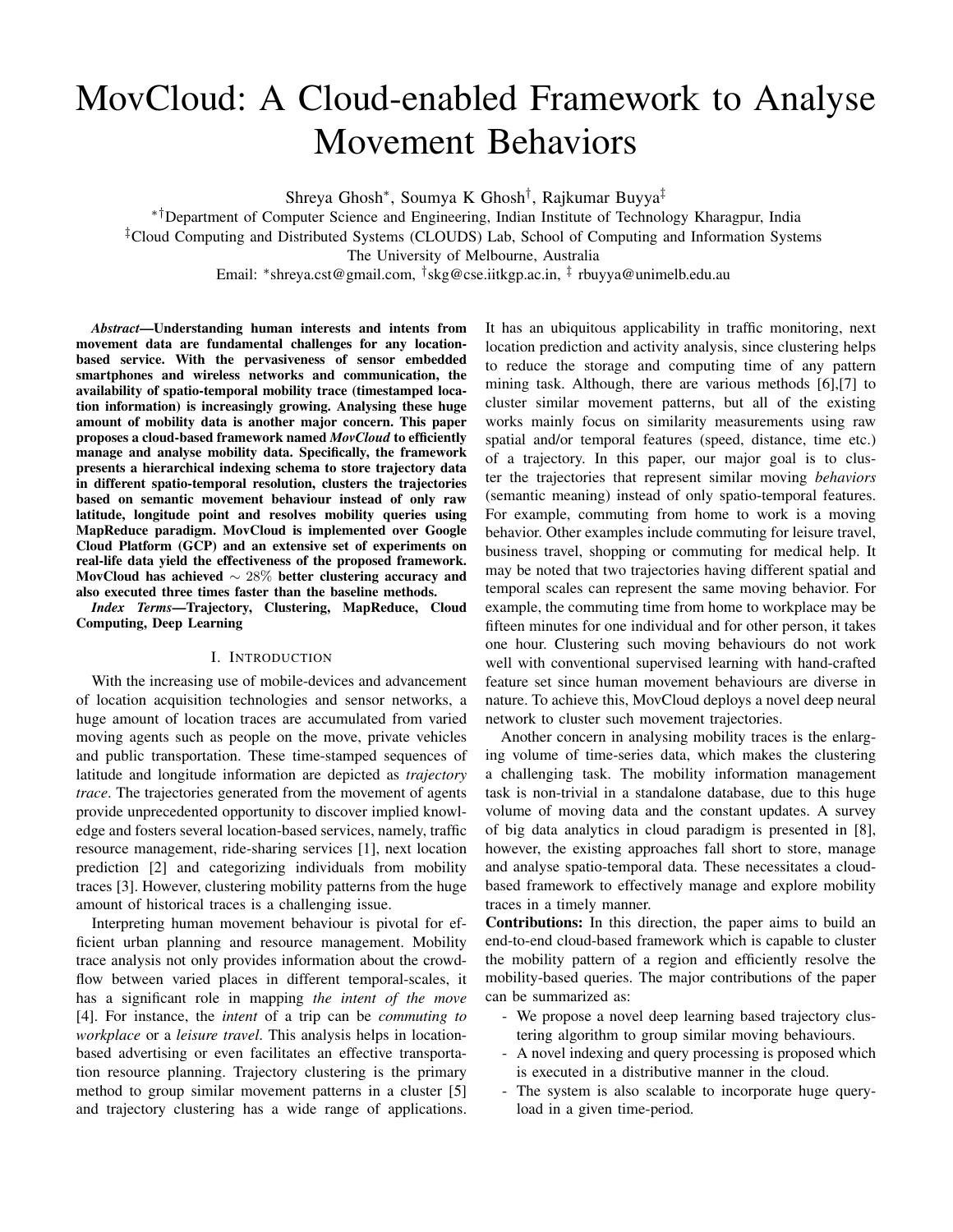- The framework is evaluated using real-life mobility traces and encouraging results have been found.

The rest of the paper is organized as follows. Section II presents a review of recent studies in this direction. A few preliminary concepts of the work and different modules of the framework are presented in section III. Section IV depicts the experimental evaluation and, finally, section V concludes the paper with future research directions.

## II. RELATED WORK

Trajectory clustering has widely attracted research attention in the data mining community [6], [7]. There are several distance or density based clustering algorithms which measure the similarity among the trajectory segments: *EDR (Edit Distance on Real sequence)*, *DTW (Dynamic Time Warping)* and *LCSS (Longest Common Subsequences)* [6]. The partition-and-group framework is proposed in [5] to discover common trajectories. The authors propose the framework namely, *TRACLUS*, a widely referred trajectory clustering approach, using the minimum description length (MDL) and a density-based linesegment clustering method. Hung *et al.* [9] present a trajectory aggregation algorithm by analysing spatially and temporally co-located data points. A novel temporal-constrained subtrajectory cluster analysis is presented in [10], where the authors propose a novel indexing structure: *Representative Trajectory Tree*. There are also research advances to deploy deep learning architecture in trajectory data mining tasks. Yao *et al.* [11] propose a novel trajectory clustering approach by deep representation learning. The authors present a sequence to sequence auto-encoder to capture the movement behaviour sequences. A RNN based model (coupling the check-ins) called *TULER* is designed to capture the dependency of checkins and to infer the latent patterns of users in [12]. However, no existing work focuses on clustering trajectory segments based on similar movement *behaviour* or *intent* of the moving agent.

Table I: Comparisons of existing works and MovCloud framework

| Feature               | <b>Related Works</b> | MovCloud           |                 |  |
|-----------------------|----------------------|--------------------|-----------------|--|
|                       | $[5]$ , $[9]$ ,      | $\lceil 13 \rceil$ | $[14]$ , $[15]$ |  |
|                       | [10]                 |                    |                 |  |
| Trajectory Clustering |                      |                    |                 |  |
| Trajectory Clustering |                      |                    |                 |  |
| (semantics)           |                      |                    |                 |  |
| Indexing              |                      |                    |                 |  |
| Query-Processing      |                      |                    |                 |  |
| Scalability           |                      |                    |                 |  |
| Geo-Spatial Cloud     | v                    |                    |                 |  |

There are few works on *geo-spatial cloud* and approaches to speed up the computations. Shashi Shekhar *et al.* [16] present the emerging challenges to analyse spatial big data and how cloud paradigm is used to solve them. There are several spatial data processing systems, namely, Hadoop-GIS [14] and SpatialHadoop [17] which utilize *MapReduce* [15] paradigm for power and cost effectiveness. Sijie Ruan *et al.* [18] present a cloud-based trajectory data pre-processing framework based on Spark. *Traj-Cloud* is presented in [13], where the framework provides map-matching and query-processing services. Li *et al.* [19] present an efficient framework to resolve pathquery from massive trajectory database on cloud. There are several interesting applications of analysing human movement history and activity-patterns [20]. For instance, optimal route prediction [21], finding correlations of mobility patterns and other contexts are studied in [22], [23], where authors observe the correlations between movement history and academic performances of students.

Table I summarizes the features of other existing works and MovCloud. To the best of our knowledge, there is no existing work which clusters trajectory segments by analysing the semantic behaviour of the moving agents. Furthermore, MovCloud presents novel MapReduce based query processing and trajectory clustering approaches.

## III. MOVCLOUD FRAMEWORK

Fig. 1 illustrates the proposed framework, MovCloud, consisting three major modules. In the pre-processing step, the raw GPS log is associated with the semantic (geo-tagged) information. In the next step, the trajectory is segmented and stored followed by building a trajectory-index. Finally, the clustering is carried out and the query mining module is presented. Few preliminary terms are defined as follows:

Road Network  $(R)$ : Road network of a region is represented by a directed graph  $R = (V_R, E_R)$  where  $V_R$ represents all intersecting points of the road-segments, i.e., either starting or ending points of each such roadfragment and  $E_R$  is the set of edges or roads in the map.

$$
E_R = \{v_{R_i} \xrightarrow{v_{R_j}} | (v_{R_i}, v_{R_j}) \in V_R\}
$$

- GPS Trajectory  $(G)$ : The location information as  $p \leq$  $lattice, longitude$  > pairs in chronologically ordered time-series is termed as GPS trajectory or Trajectory Trace.

$$
G(p_1, p_2, \dots, p_n) = \{ (lat_1, lon_1, t_1) \longrightarrow (lat_2, lon_2, t_2) \rightarrow \dots \longrightarrow (lat_n, lon_n, t_n) \}
$$
\n
$$
\longrightarrow \dots \longrightarrow (lat_n, lon_n, t_n) \}
$$
\n
$$
(1)
$$

where  $(lat_i,lon_i) \subseteq R^2$ ,  $t_i \subseteq R$  and  $t_1 < t_2...t_n$ . The trajectory is formed by connecting the location information on increasing time-ordering.

- POI-taxonomy: POI or *Point-of-interest* refers to a specific-type of landuse associated with a location, which typically depicts the social functional region of a place such as *residential building*, *academic premise*, *entertainment area*. Several apis namely *Google Place API*<sup>1</sup> and *Foursquare*<sup>2</sup> provide such place information to associate raw GPS trace with their POI-tags. In this work, the POIs of the region-of-interest are classified in a treestructured taxonomy where the leaf nodes represent the

<sup>&</sup>lt;sup>1</sup>Google Place API: https://developers.google.com/maps/documentation/ javascript/examples/geocoding-reverse

<sup>2</sup>Foursquare: https://developer.foursquare.com/places-api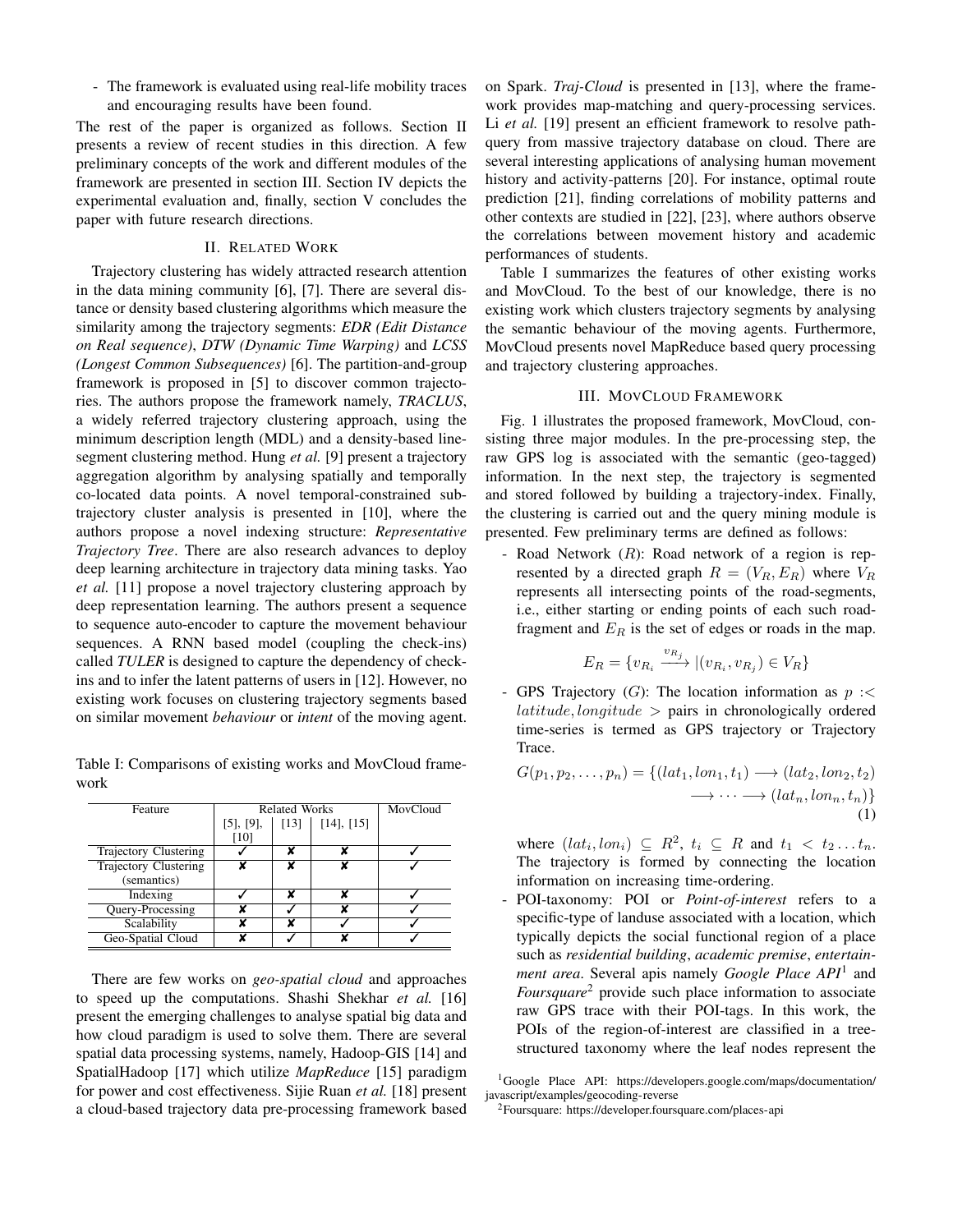

Figure 1: Workflow of MovCloud framework

specific POI-information and nodes at the top represent more generic POI information.

Stay-point  $(S)$  and Trajectory Segment  $(Traj\_Seg)$ : The stay-point depicts set of GPS-points which are spatially close and the time-differences of the visits are within a temporal threshold. Typically, stay-points of a trace represent that user has stopped in these locations and spent a specific amount of time-duration  $(T)$ . Stay-point  $(S(B, Pl, T))$  is represented by the *bounding box*  $(B)$ , POI-information and  $T$  time-duration. The bounding-box (*polygon*, spatial data-type [24]) encloses the area covered by the user in her  $T$  stay-duration.

The trajectory segment is defined as:

$$
Traj\_Seg = \{S_i(B_i, Pl_i, T_i) \longrightarrow (p_1, t_1) \longrightarrow \dots \newline \longrightarrow (p_n, t_n) \longrightarrow S_j(B_j, Pl_j, T_j)\}
$$
 (2)

where  $B_i$  and  $B_j$  are two stay-points. It may be noted that each  $Traj\_Seg$  consists of two stay-points and the GPS log between start and end stay-points.

• Movement Behaviour: This term holds the semantic meaning or *intent* of a trip. In this work, we consider 48 such trip-purposes (few trip-purposes are mentioned in section IV-A).

The problem definition of this work can be summarized as:

- (i) Given the GPS trajectories  $\varkappa = \{G_1, G_2, \ldots, G_n\}$ , generate the clusters of trajectories with similar movement behaviour.
- (ii) Resolve mobility-based queries efficiently in timely manner.

#### *A. Mobility Trace Pre-processing*

In the pre-processing step, the error removal is carried out. It is checked such that all the GPS points are strictly ordered on increasing time-stamp. The duplicate points with same timestamp are removed.

In the GPS data cleaning step, two types of GPS errors are observed: (i) large scale error or outlier, i.e., completely different position from the actual location due to low number of satellites in view or device error, and (ii) small or random errors. The large GPS errors are removed by deploying *Kalman Filtering technique* [25], where first the error is modeled by adding random Gaussian noise to the actual GPS points. The noise vector is drawn from Gaussian probability distribution of mean difference between actual GPS point and deviated point. Furthermore, speed-based GPS error detection is also implemented, where the deviation between the speed-limit and speed at previous GPS location is estimated and the points outside the threshold are filtered. It may be noted, that among 759328 trajectory-segments used in the study, there are 52356 large scale errors, and the filtering technique is able to modify 45034 such instances. The percentage of random errors are quite low (approx  $\sim$  2%) in the dataset and largely removed in the Mapmatching process.

The trajectory is represented by episodes of *stop* (stay-point) and *move*. Using density-based clustering and distance, time thresholds, different possible *stay-points* are extracted. In the next step, geo-tagged information for each *stop* points are extracted and appended to enrich the semantic information of the raw traces. For tagging landuse information, *iterative reverse geocoding*(IRG) is used. Additionally, we build the POI-taxonomy where <*latitude, longitude, POI*> are stored for any subsequent computation. Finally, for semantic enrichment, the road network structure of the region is extracted from OSM<sup>3</sup>. The features related to underlying road-structure (such as, length, width etc. of the road-segments), the connectivity and continuity (like, intersection of roads) are appended in this step. Here, we have used the map-matching algorithm named *AntMapper* [26] which considers both topological information and global similarity measurement.

The most significant contexts are *time* and *geotagged location* of the trajectory trips to infer the movement behaviour. Although, the collected raw GPS traces do not have these semantic information, however, we append semantic informa-

<sup>3</sup>OpenstreetMap: https://www.openstreetmap.org/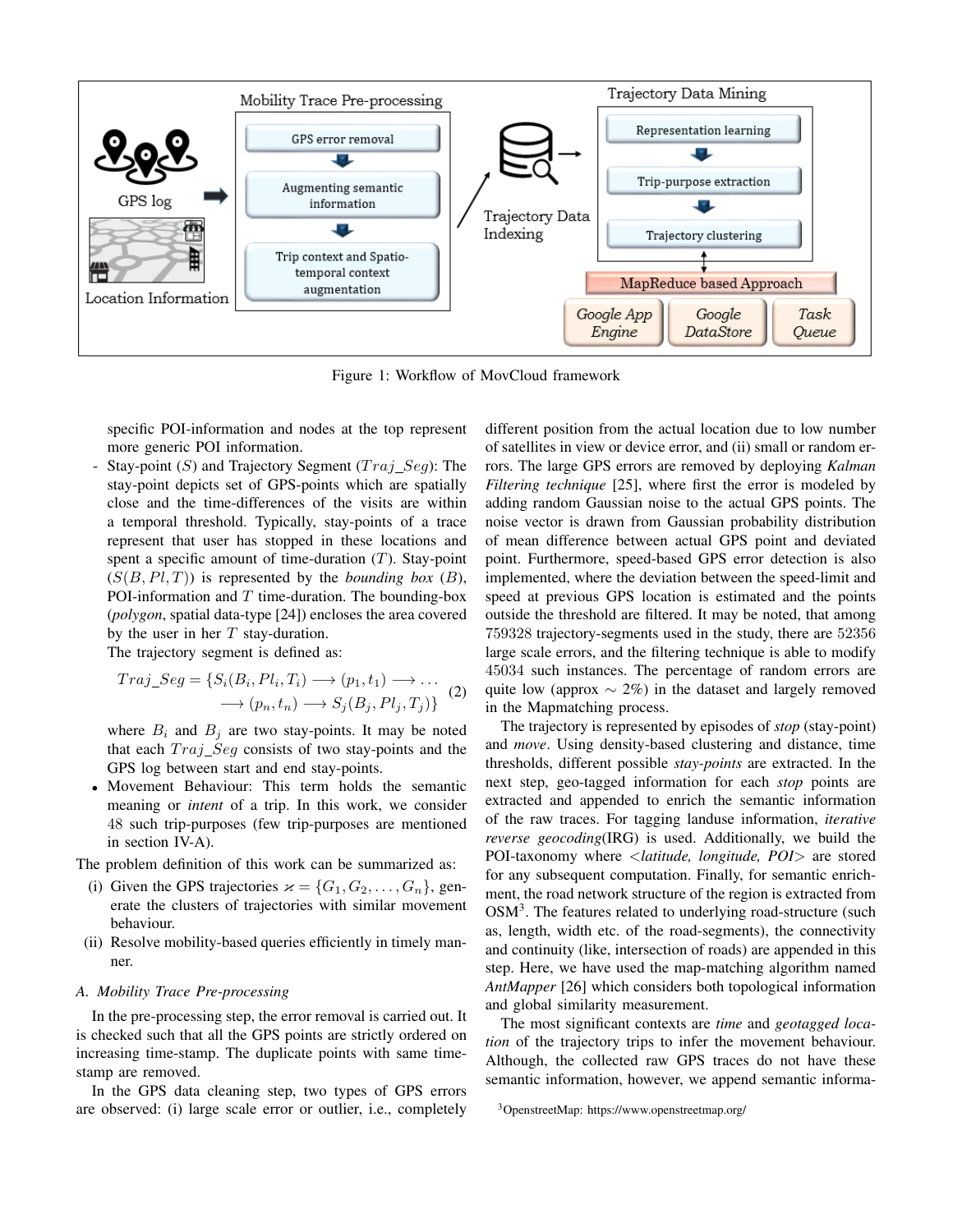tion such as nearest POIs of the start and destination of any trip. The intuition is that individual visit specific places for some activity or intent. Furthermore, the movement patterns of individuals exhibit high level of spatio-temporal regularity. The *day of the week*, *stay-duration*, *POI-type*, *timestamp* of the visit directly influence the semantic-label or the trip-purpose. Moreover, the other contexts also indirectly influence this semantics. For example, the *class-time schedules* of students and faculty members or in general *appointment schedule* of individuals helps to accurately map their intent for the movements. All these information are embedded with the raw trajectory trips in this pre-processing step.

The pre-processing step of MovCloud is carried out in a VM [Ubuntu 16.04, 15GB memory] of *Google App Engine*. The road-network and POI information are stored in *Google Cloud Big Query Storage*. The map-matching and semantic enrichment algorithms are implemented in the VM, which calls *Google Place API* service and stores the data in a database [Oracle Spatial and Graph] with spatial extension.

#### *B. Trajectory Data Indexing and Storage*

To facilitate a fast access of trajectory or location search process, we propose a hierarchical schema to store the trajectory traces.

First, the map-matched trajectory-segments are taken as the input, where each trajectory has an associated road-edge segment. The region-of-interest is divided into rectangular grids and the geo-hash codes of each grids are calculated. Geohash code of the grids represent the spatial location on the earth surface using unique alphanumeric strings. We aim to store the trajectory information by representing the road-map as *Quadtree* [1]. Typically, a quadtree is a tree data structure having exactly four children of each internal node. Quadtrees are utilized to partition a two-dimensional space by recursively subdividing it into four quadrants or regions. Here, using fixedsize grids has a major disadvantage. The cost of accessing trajectory data depends on the spatio-temporal resolution of the query. If we select big grids, then it will be inadequate for smaller queries, since they will contain many other trajectory segments which do not have any intersection with the query. On the other side, too small grids will require more number of disk seeks to access a given solution.

To resolve this issue, we maintain a hierarchical structure where at the top level bigger-size grids store large location information and at the bottom level small location information are stored. Similarly, the temporal information is also subdivided into different levels based on the resolution (3 hours, 1 hour, 15minutes etc.). Each cell is defined by the geo-hash code and an list of trajectory information is stored in it. The major objective is to reduce the memory footprint of the index. To achieve this, we only consider the non-empty grid-cells. Cloud Spanner of GCP is used to store these information which supports horizontal scalability.

## *C. Trajectory Data Mining*

In this section, we describe the proposed approach to cluster trajectory such that similar movement behaviour are grouped into a cluster, even if they are space and time invariant. The process is deployed in MapReduce paradigm for time and cost effectiveness.

We aim to cluster the trajectories based on the *trip-purposes* of the individuals in a given ROI (region-of-interst). The input of the task is few labelled trajectories (10% of the complete mobility traces) of  $m$  users for  $n$  days, and the output is labels for all users' trips. The labelled trajectories are used as training data for the mapping task. To carry out the task, we need to capture the similar movement behaviours from the training data to learn the mobility semantics. To this end, deep hierarchical models can generate useful representations of mobility data and distinguish between different trip-purposes albeit they can have similar spatio-temporal features. Here, we propose a deep architecture based mobility clustering framework which involves (i) classify the trajectory-segments into any of the semantic labels (or trip-purposes). and (ii) grouping similar movement traces considering all features and contexts.

Deep Neural Network (DNN) is a feed-forward neural network which maps inputs (feature set) to required outputs. To solve more complex problems, several variations of DNNs are proposed. Most simpler model is with one input layer, one hidden layer and one output layer. The interconnected neurons map the input layers to output layer:

$$
y = f(Wx + b) \tag{3}
$$

where the output and input vectors are  $y$  and  $x$  respectively. In our set-up, y represents the semantic label of the trajectory and  $x$  contains the mobility features such as timestamp, duration, POI-tag or trip-distance etc.  $f(.)$  is the activation function. The bias  $(b)$  and weight vectors  $(W)$  are learned by deploying gradient based algorithm. While DNN can only operate on a fixed-size sliding window and thus unable to capture the context-shifts. The *LSTM (Long Short Term Memory)* - a type of RNN (Recurrent Neural Network) is suitable to learn the long term dependency of the time-series data and determine the output vector more efficiently. Figure 2 illustrates the basic building blocks of the network. The movement behavioural features  $(M_f)$  of the trajectories are extracted in the first step. In order to extract features, the trajectory-segments are fragmented into fixed-length *traj slider*s, such that each traj slider contains one stay-point. Few attributes are *stayduration* ( $t_{sd}$ ), *average speed*( $\Delta v$ ) and *timestamp*. Sample traj seg and traj slider and few attributes are shown:

$$
Traj\_Seg = \{(S_i, t_i), (p_1, t_1), \dots, (p_a, t_a), \dots (S_j, T_j)\}
$$

$$
Traj\_Slider = \{(S_i, t_i), (p_1, t_1), \dots, (p_a, t_a)\}
$$

$$
t_{sd} = t_1 - t_i
$$

$$
\Delta v = \frac{\sum_{m=1}^{a} (v_{m+1} - v_m)}{(a-1)}
$$
(4)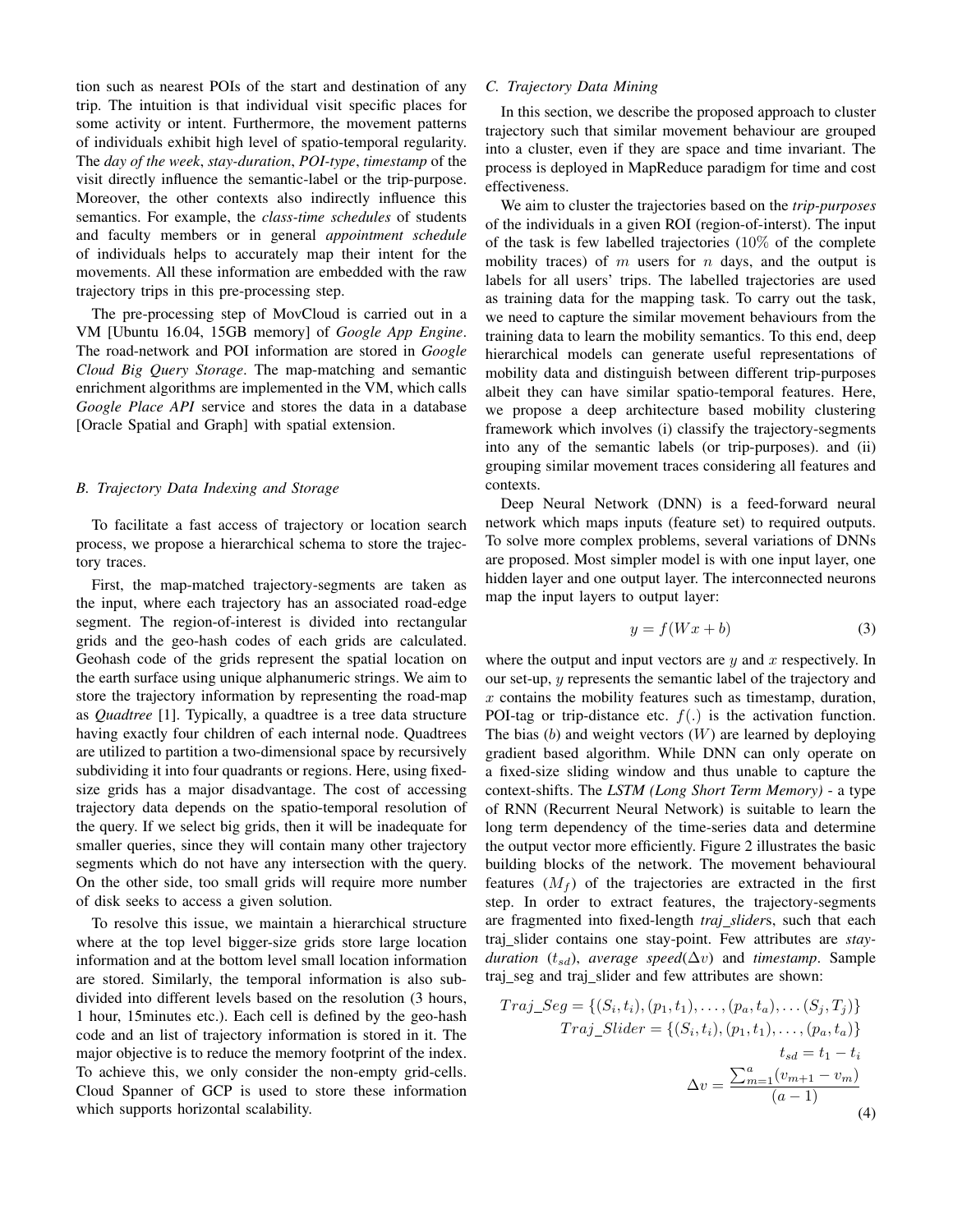

Figure 2: Deep learning architecture to group similar movement behaviour

Similarly we extract other features  $(M_f)$  by traversing each record of the *traj slider*. Next, for each trajectory data, the differences of features are extracted. The fixed length deep representation of the trajectory is carried out here. Next, two steps are followed to extract the trip-purposes:

- A *Gated recurrent unit (GRU)* is used which is similar to  $LSTM$ . The reset and update gates of GRU is formally defined as:

$$
z_t = \sigma(W_z \cdot [h_{t-1}, x_t])
$$

$$
r_t = \sigma(W_r \cdot [h_{t-1}, x_t])
$$

$$
h_t = (1 - z_t) * h_{t-1} + z_t * \tanh(W \cdot [r_t * h_{t-1}, x_t])
$$
(5)

 $W_z$ ,  $W_r$  and  $W$  are the weight matrices. The *update gate*  $(z<sub>t</sub>)$  helps to extract the required information and the *reset gate*  $(r_t)$  determines how much past information needs to be eliminated.

- Finally, the trajectory-segments are mapped to the semantic labels. The representation of the trajectory-segments  $(l_G)$  produced by the previous block is fed into the next layer. Here, a *softmax* function is used.

$$
l_{G_i} = softmax(W_{G_i} h_{G_i} + b_{G_i})
$$
 (6)

In this stage, we find the semantic labels of all trajectory segments, and finally we group them in different clusters using classical clustering algorithm K-means and the clusters are obtained. Since, it is observed that back-propagation procedure to derive the LSTM gradient is the most time expensive step. Therefore, we execute this step parallely on each subset of the data in the map phase. Then, the weight increment is computed and updated by the reducer function. In the next step, MovCloud resolves mobility queries using MapReduce paradigm. In this work, we have considered *R-query* (Range-Query) and *T-query* (Trajectory-query) [1] to resolve efficiently. The R-query  $(RQ(Q_s, Q_t))$  returns all trajectory line segments intersecting the given spatial  $(Q_s)$  and temporal  $(Q_t)$ extent.

$$
RQ(Q_s, Q_t) \to G_k \tag{7}
$$

Algorithm 1 : Query Processing - A MapReduce based approach

**Input:** Trajectory Traces  $G$ , Spatial Extent location  $E_s$ , Time Interval  $E_T$ , Query context  $Q_c$ 

**Output:**  $\langle G_k \rangle$   $\triangleright$  Query Result: Trajectory Segments 1: function  $MAPPER(E_s, E_T, G[])$ 

- 2: geo hash(j) ← generate geo hash code( $E_s$ )
- 3:  $a \leftarrow Find Quadrree index(G) > Search the Quadrree$

4: 
$$
B \leftarrow a \cap j
$$

5: for all 
$$
b_i \in B
$$
 do

- 6:  $L \leftarrow ExtractTraj(b_i)$   $\triangleright$  Extract trajectory information within the cell
- 7:  $EMIT(t, L)$   $\triangleright$  t: Temporal information 8: end for
- 9: function  $REDUCER(L, t)$
- 10: Sort the segments based on t
- 11:  $L_1 \rightarrow Eliminate(L, E_T)$
- 12:  $G \rightarrow Eliminate(L_1, Q_c)$
- 13:  $G_k \to Combine(G)$   $\triangleright$  Aggregate all trajectory segments from the reducer phase
- 14:  $Print < G_k$

The T-Query or trajectory-based query returns all trajectory line segments of a moving agent  $(m)$  in the temporal interval  $(Q_t)$ .

$$
TQ(m, Q_t) \to G_k \tag{8}
$$

Algorithm 1 presents the proposed approach. In the map phase, the index is searched against the spatial extent of the query and the intersecting trajectory segments are extracted. In the reducer phase, the segments are sorted based on temporal information, and refinement of the trajectory segments send by the mapper function is carried out. Typically, the segments not satisfying temporal constraint or other query context (other attributes such as POI-name, POI-type) are eliminated and rest of the trajectories are reported.

The deep learning architecture is implemented using Google Tensorflow<sup>4</sup>. The implementation is done on the top of the

<sup>4</sup>Tensorflow: https://www.tensorflow.org/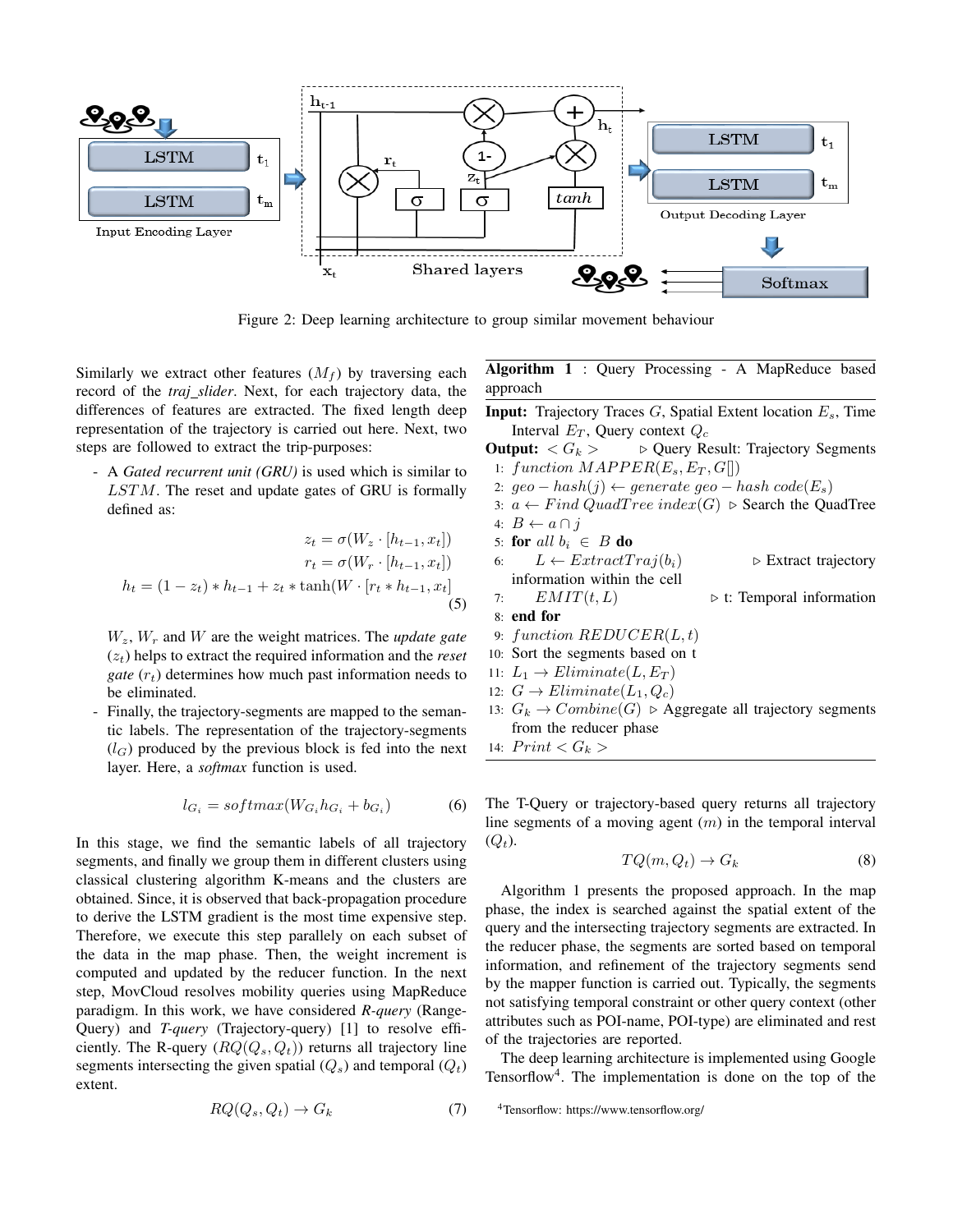Google App Engine, including DataStore and Task Queues. Two Cloud SQL instances are created, where one is executed from Google App engine. The other instance has the database access permission. To add storage capacity, automatic storage increase is enabled.

#### IV. PERFORMANCE EVALUATION

This section evaluates different modules of MovCloud and compares our approach with others (K-means, DTW and other query processing approaches [19], [27], [28]).

## *A. Dataset*

The mobility datasets are collected voluntarily from the students, staffs and faculty members of two Indian Institutes, *Indian Institute of Technology Kharagpur (IIT KGP)* and *National Institute of Technology, Warangal, Telangana (NIT W)*. A total of 145 subjects from IIT KGP and 72 from NIT W participated in the survey. Mobility log from the participants are collected from their GPS-enabled smartphones and Google Map Timeline for a span of 28 months. The subjects are requested to upload their movement history weekly basis through a web-form<sup>5</sup>. A sub-set of the data is available in the  $link<sup>6</sup>$ .

Table II: Top 10 semantic labels of mobility (trip purpose + activity) traces and their counts in the dataset

| ID             | Semantic Label                         | Count                 |
|----------------|----------------------------------------|-----------------------|
| s <sub>1</sub> | Commuting to Office/WorkPlace          | $736.3 \times 10^{2}$ |
| s <sub>2</sub> | Shopping                               | $287.2 \times 10^{2}$ |
| $s_3$          | <b>Business Travel</b>                 | $158.6 \times 10^{2}$ |
| $s_4$          | Commuting for medical help             | $148.5 \times 10$     |
| $s_5$          | Leisure Travel                         | $371.2 \times 10^{2}$ |
| $s_6$          | Commuting to sports-complex            | $258.9 \times 10$     |
| $s_7$          | Commuting to hangout spot              | $479.6 \times 10^{2}$ |
| $s_8$          | Commuting to University/Lecture Hall   | $668.1 \times 10^{3}$ |
| s <sub>9</sub> | Commuting to restaurant/cafeteria      | $378.5 \times 10^{2}$ |
| $s_{10}$       | Commuting to auditorium/ movie-complex | $178.2 \times 10^{2}$ |

Moreover, the volunteers logged the semantics (trippurposes) of their movement history. We have provided a list (total 48) of *trip-purpose* or *activity* and the individuals can identify the intent of the movements for each trajectorysegment.

Few of the semantic labels of trajectories are reported in Table II. We have also provided the total number (*count* in Table II) of such trip-purposes in the datasets. The activitysurvey is designed in a way such that users can log the activities performed or trip-purposes in different time-slots. In the experimental set-up, 70% of the movement traces are used for training the module, 20% and 10% for testing and validating respectively.

<sup>5</sup>GPS:https://form.jotform.me/61262371630448

<sup>6</sup>DataSet:https://drive.google.com/drive/folders/

1BpM-K3clH6XYpSHkFe12aGsG8n1AclI4?usp=sharing



Figure 3: Comparison of learning accuracy of clustering method with baseline methods and MovCloud



Figure 4: Query (Range Query) Concurrency

#### *B. Experimental Observations*

The major goal of this paper is to cluster users' movement trajectories based on their movement behaviour. We evaluate the clustering approach by five validation metrics, namely, *overall similarity (*O*)*, *precision (*P re*)*, *recall (*Re*)*, *cohesion (*Co*)* and *separation (*Se*)* [6]. Table III reports the normalized values of 10 clusters  $(C_1, \ldots, C_{10})$ . Here, the clusters are numbered based on the same ordering of semantic labels presented in Table II. The overall similarity depicts the agglomeration degree and compact clusters have less O value. The closeness of the trajectories within the cluster and separateness with other clusters are defined by Co and Se values. MovCloud has achieved 0.84 cohesion value and 0.79 separation values - which support the correctness of our proposed approach.

Figure 3 shows the learning accuracy of the proposed clustering algorithm compared to other baseline methods. The experiment has carried out with 30 classes and accuracy is compared with four other classical clustering technique.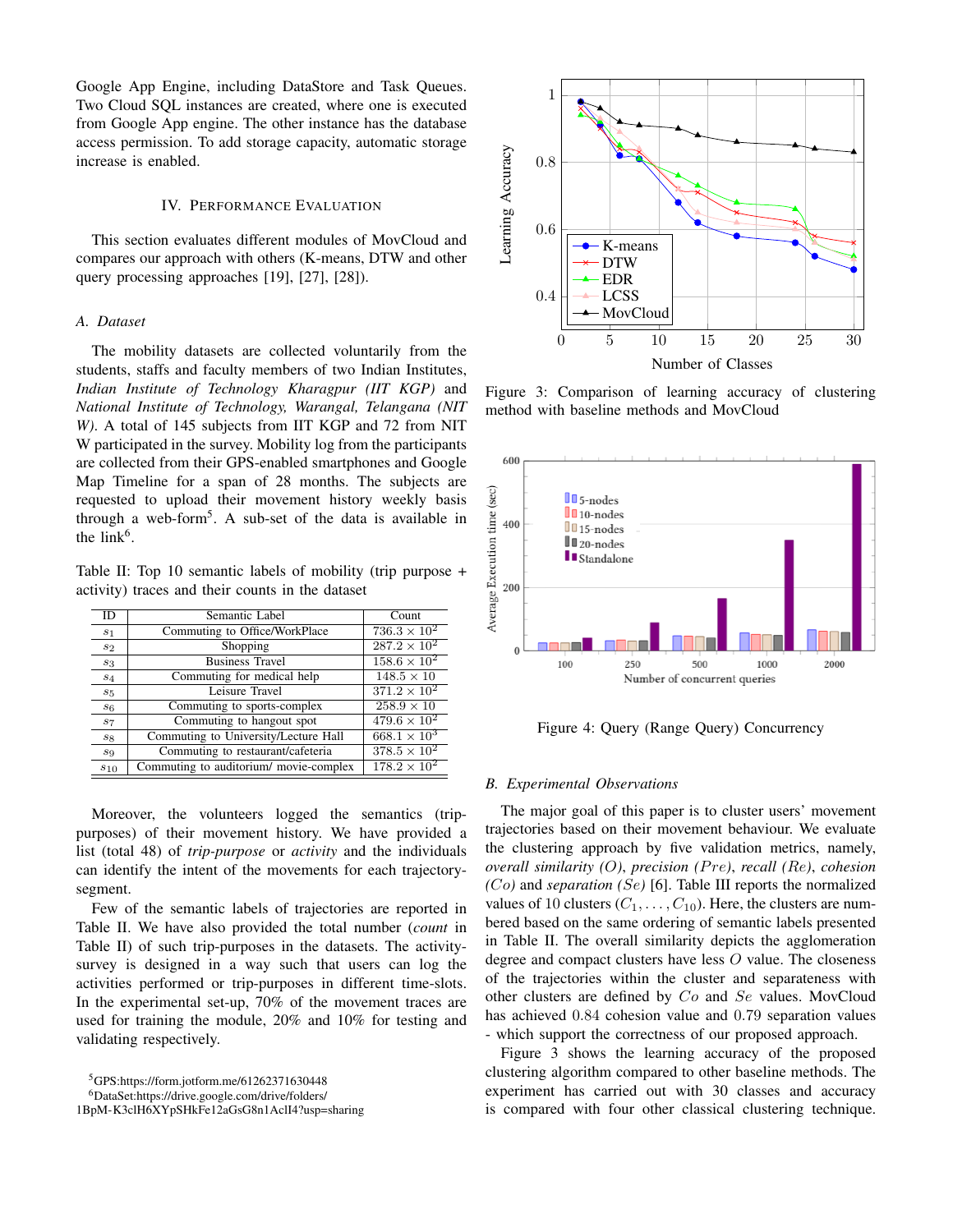| Cluster ID | Overall Similarity (O) | Precision (Pre) | Recall (Re) | Cohesion (Co) | Separation (Se) |
|------------|------------------------|-----------------|-------------|---------------|-----------------|
| $C_1$      | 0.18                   | 0.721           | 0.28        | 0.792         | 0.756           |
| $C_2$      | 0.32                   | 0.56            | 0.47        | 0.581         | 0.602           |
| $C_3$      | 0.21                   | 0.68            | 0.30        | 0.702         | 0.684           |
| $C_{4}$    | 0.16                   | 0.82            | 0.26        | 0.84          | 0.791           |
| $C_5$      | 0.36                   | 0.61            | 0.52        | 0.671         | 0.708           |
| $C_6$      | 0.22                   | 0.65            | 0.33        | 0.684         | 0.702           |
| $C_7$      | 0.304                  | 0.58            | 0.42        | 0.616         | 0.64            |
| $C_8$      | 0.258                  | 0.64            | 0.37        | 0.672         | 0.703           |
| $C_9$      | 0.33                   | 0.53            | 0.42        | 0.582         | 0.546           |
| $C_{10}$   | 0.27                   | 0.66            | 0.36        | 0.672         | 0.658           |

Table III: MovCloud Clustering Validation Result



Figure 5: Indexing Efficiency of MovCloud



Figure 6: Comparison of execution time of T-Query Processing

With the increasing number of classes, the accuracy of other clustering techniques reduce drastically, while MovCloud has manitained an accuracy value within 0.83 to 0.98. Other baselines show accuracy value in the range of 0.56 to 0.48, when the number of classes is 30. The average improvement of clustering accuracy over other baselines is  $\sim 28\%$ . It is observed that MovCloud has outperformed other baselines in a large margin. The reason behind obtaining more accurate results than other methods, is that other approaches rely only on spatial and temporal features of the raw trajectory, and fall short on capturing the semantic meaning or intent of the movement trajectories.

Figure 4 illustrates the different number of concurrent queries and the average execution time of MovCloud with different number of nodes in the framework. We have evaluated the framework with 100, 25, 500, 1000 and 2000 concurrent queries and report the average execution time. Along with the standalone system, varied number of nodes (5-20) are used to show the variations of execution time. The framework is scalable to handle query-load at any given instance. Our approach using MapReduce paradigm allows MovCloud to handle concurrent queries compared to a standalone server setup.

The indexing efficiency of our framework is shown in Figure 5. It is observed that 50GB data insertion takes less than 20 minutes, whereas standalone needs more than 60 minutes. Cloud Spanner of GCP is utilized in MovCloud framework appropriately to support horizontal scalability. We have compared MovCloud with [19], [27] and [28] by varying number of T-Query (Figure 6). In the experimental set-up, the numbers of T-Query are varied from 100 to 1000 range. The other baselines take in the range of  $32s - 48s$  and  $421s-561s$  for 100 and 1000 concurrent queries respectively. The response time of MovCloud is 28s and 82s in the same set-up. It is observed that the average response time of MovCloud is significantly better than these existing works. The distributed way of query handling and novel indexing schema of MovCloud are the key reasons of this performance.

In summary, the MovCloud is capable to cluster trajectory segments efficiently and shows better learning accuracy than baseline clustering methods. Since, the approaches are implemented using MapReduce paradigm, the average execution time of query processing is much lesser than standalone. MovCloud reduces the data insertion time by almost 1/3rd